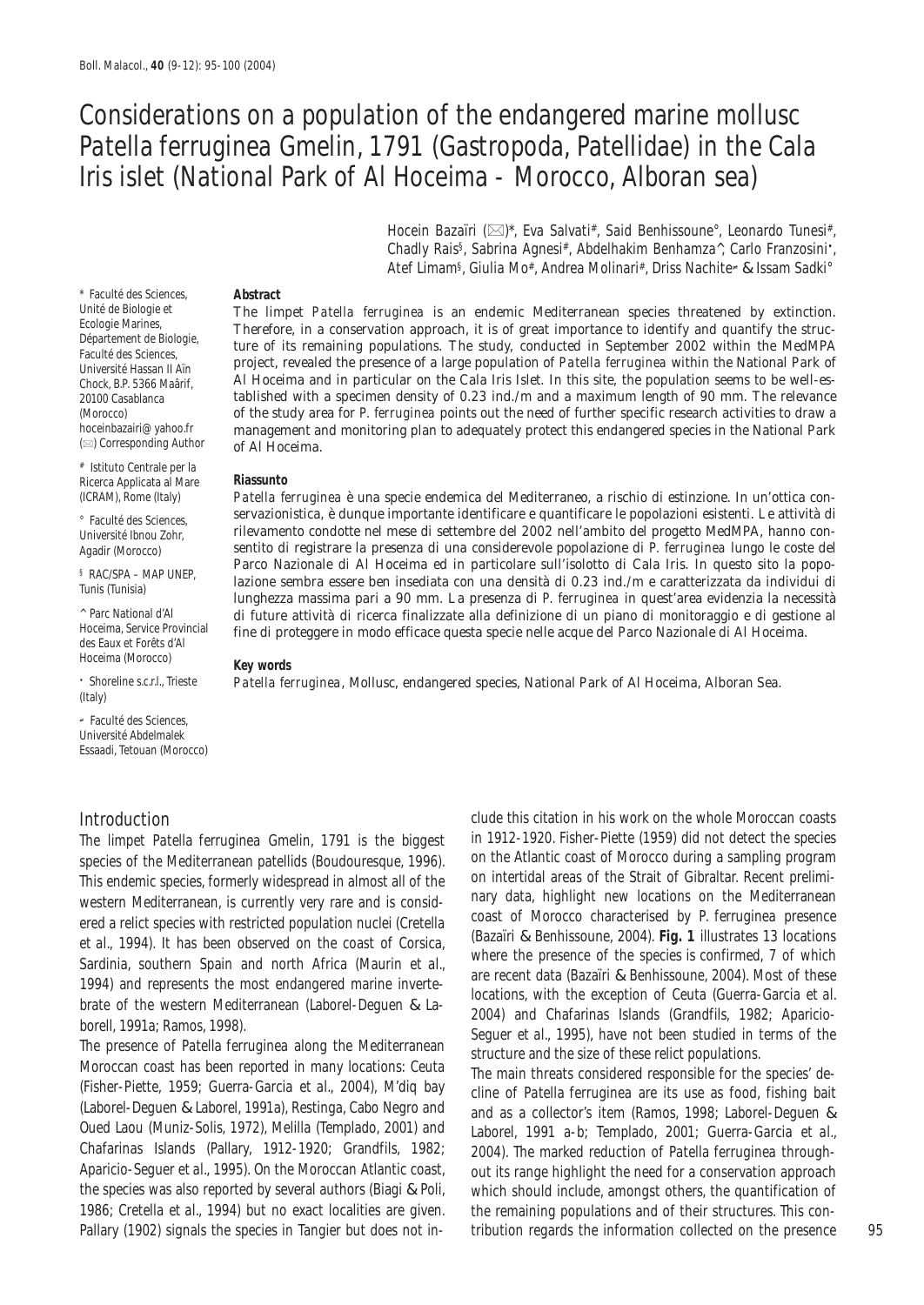

**Fig. 1**. Distribution of *Patella ferruginea* along the Moroccan Mediterranean. Shaded letters indicate localities where *Patella ferruginea* was recently recorded (after Bazairi & Benhissoune, 2004). Ce = Ceuta; Mb = Mdiq bay; Cn = Cabo negro; Pt = Pointe Targha; PK = Pointe Mekkad; Ej = El Jabha; Ah = Al Hoceima; Ct = Cap des Trois Fourches; Me = Melilla; Ka = Karyat Arekmane; Cd = Cap de l'Eau; CI = Chafarinas Islands; Es = Essaidia.

= Cap de l'Eau; CI = Chafarinas Islands; Es = Essaidia. **Fig. 1**. Distribuzione di *Patella ferruginea* lungo le coste marrocchine del Mediterraneo. Le lettere nei quadrati in grigio indicano le località dove Patella ferruginea è stata ritrovata recentemente (da Bazairi & Benhissoune, 2004). Ce = Ceuta; Mb = Mdiq bay; Cn = Cabo negro; Pt = Pointe Targha; PK = Pointe Mekkad; Ej = El Jabha; Ah = Al Hoceima; Ct = Cap des Trois Fourches; Me = Melilla; Ka = Karyat Arekmane; Cd

of the species inside the National Park of Al Hoceima (Morocco) with particular regards to the structure of the Cala Iris Islet population.

## Material and Methods

Fieldwork was carried out in September 2002, within the framework of the MedMPA project, funded by the European Union and coordinated by RAC/SPA (Regional Activity Center for Specially Protected Areas). The aim of the MedMPA project was that of collecting data useful in the elaboration of the zoning proposal and management plan for the marine part of the National Park of Al Hoceima.

The National Park of Al Hoceima is located on the Mediterranean Moroccan coast, 150 km east from the Gibraltar Strait, in proximity to the city of Al Hoceima and has a 47 km long coastline (**Fig. 2**). The park encompasses several environments of high biological value. The coast is dominated by rocky impervious cliffs reaching up to 600m and by some islets. The Cala Iris Islet considered in this study is situated some 500 m off the Cala Iris beach, in the eastern limit of the Park (Fig. 2).

The presence of *Patella ferruginea* within the National Park of Al Hoceima, was investigated by inspecting the whole coastal stretch (extending from Pointe Boussekour until Cala Iris) by dividuals. A systematic and more detailed census was carried out on the limpet population present on Cala Iris Islet. The survey was carried out by two people swimming alongside the coast.

The coastal length (meters) of the island and its different sectors of exposure were measured through the use of a Geographic Information System (G.I.S.). The GIS software used is Arcview (ESRI). The coastline was digitised based on the Moroccan Geographic Marine Institute map (1:50000 scale). The islet's perimeter was divided according to the different geomorphological units observed.

Estimates on the species' density (n. of specimens/m) were calculated by considering the lengths of the different sectors of exposure measured through GIS. Density values were obtained by considering only the rocky sectors. A  $\chi^2$  on the specimen number per 100 m of coast was run so as to compare the density against the exposure of the coastal stretch.

96 boat/zodiac and taking note of the presence or absence of in- west) on specimen size was analysed using one-way ANOVA. For biometrics characterisation, the size of the limpets was taken by measuring the length (widest diameter) and width (narrowest diameter) of every shell using a vernier calliper with a precision of 0.1mm. Size frequency distribution around the islet was plotted using histograms. Regressions between length and width were calculated using the  $Y = aX + b$  linear model. The influence of the islet exposure (north, east and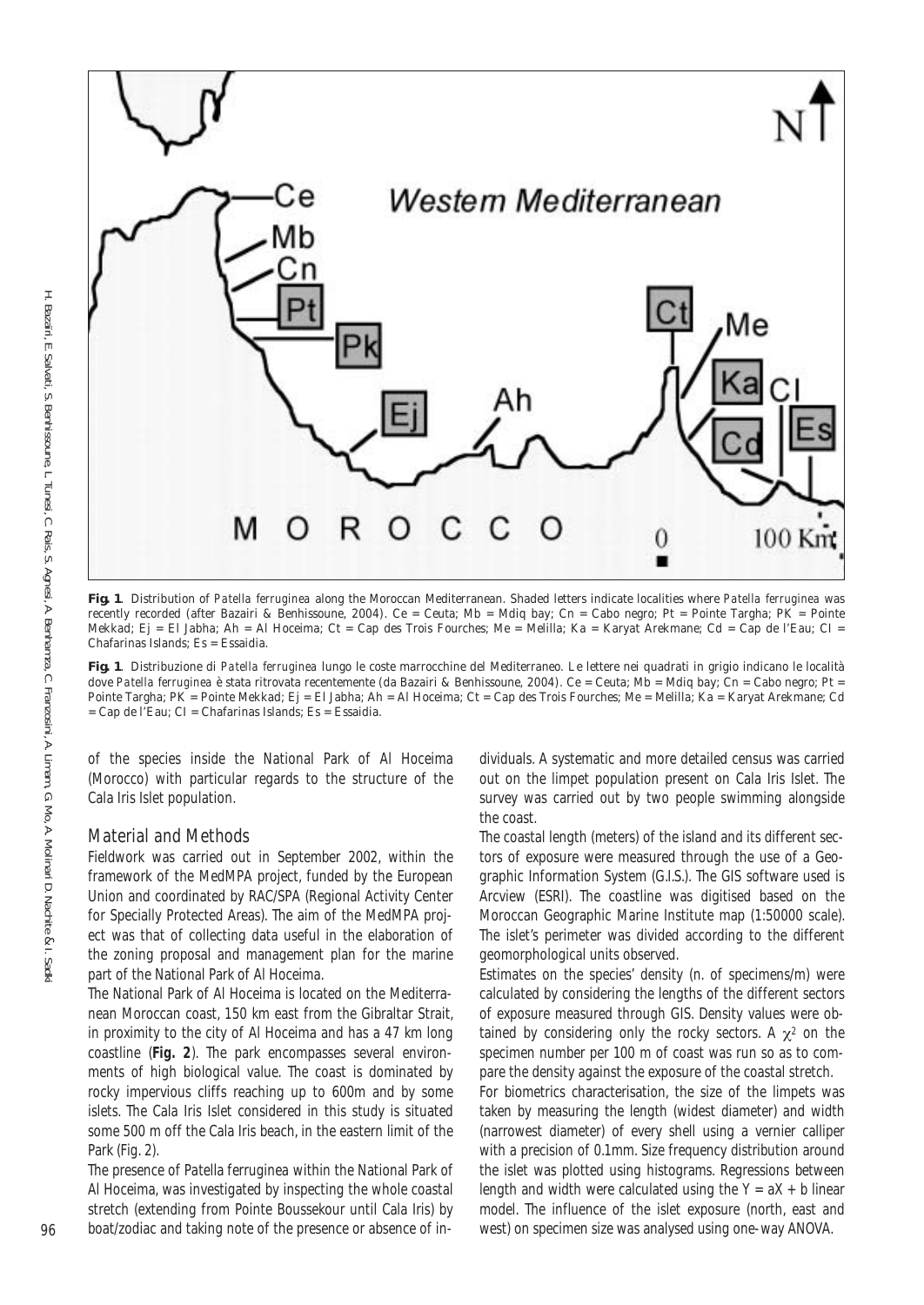

**Fig. 2**. Map showing the location of the National Park of Al Hoceima and the Cala Iris Islet.

**Fig. 2**. Ubicazione del Parco Nazionale di Al Hoceima e dell'isoletta di Cala Iris.

### Results

The preliminary survey of the study area indicated the presence of *P. ferruginea* throughout the Park. Nevertheless, no data are available regarding the size and the structure of the population recorded along the whole coastal stretch.

The Cala Iris Islet has a perimeter of 702 m, of which 65% are rocky coast (N sector 15%, NE sector 37 % and NW sector 13%) favourable to *P. ferruginea* settlement. The remaining portions of the island are characterised by low sandy or pebble bottoms.

The distribution of the limpets along the island's rocky sectors was not homogenous. The greater part of the population was concentrated in its northern middle part. 110 specimens of *Patella ferruginea* were recorded in total on the islet. Their length ranged between 15 and 90 mm (mean =  $46.0 \pm 1.49$  mm), with the most number of individuals falling in the length interval 30-50 mm. The width of the individuals varied between 10 and 71 mm (mean =  $35.8 \pm 1.26$ ) mm), with the highest number of individuals falling in the width interval 30-40 mm (**Fig. 3**). The analysis of the frequency distribution of both the length and width of the shells/sector highlights different patterns. Indeed, the length of the specimens showed a maximum length class between 60 and 70 mm, in the northern sector, and between 30 and 40 mm, in both eastern and western sectors (Fig. 3). The width of the individuals showed a maximum width class between 30 and 50 mm in the northern sector, between 30 and 40 mm in the eastern sector and between 20 and 30 in the western sector (Fig. 3).

 $(F_{(1,70)} = 6.17; P = 0.015)$  and northern  $(F_{(1,54)} = 13.02; P = 13.02)$ The ANOVA results showed significant differences between the sectors of the islet (**Tab. 1**). The *P. ferruginea* specimens of the western sector are less long than those of the eastern 0.0006) sectors, and less large than the northern sector ( $F_{(1,54)}$ )  $= 9.03$ ; P  $= 0.004$ ). No significant differences were observed between the eastern and the northern sectors both in length and width.

The length - width regression plots and equations are pre-

sented in **Fig. 4**. The biometric relationships between length and width showed differences between the sectors.

The average density value for the rocky sectors (~470m) is 0.24 individuals/meter. The  $\chi^2$  (d.f. = 2) highlights that the number of limpets per linear meter is much higher on the northern sector than on the other two sectors:  $\chi^2$  =7.1;  $P < 0.05$ .

### **Discussion**

The presence of *Patella ferruginea* in the National Park of Al Hoceima has been reported previously (METAP/Plan Bleu – SECA, 1993) on the basis of limited observations of specimens of exceptional size. A large population of *P. ferruginea*  was observed in the study area and in particular along the Cala Iris Islet coasts. The number of specimens recorded on the Cala Iris Islet are worthy of notice when compared to those of sites with larger surfaces: 112 in Alboran Island (~ 2000m of shoreline; Paracuellos *et al.,* 2003) and 199 in Chafarinas Islands (Aparicio-Seguer *et al.*, 1995). The length mean value of the Cala Iris assemblage is lower than that of the Chafarinas Islands (59.3mm) and Ceuta (48.94mm).

The non homogenous distribution of *Patella ferruginea* on the Cala Iris Islet could be in relation to the sea wave exposition. The northern sector of the islet, where density of limpets are the highest, could be more exposed than the eastern and

| Sector<br>of the islet $ $ Mean $\pm$ SE $ $ | Length (mm)     |    |          | Width (mm)      |                |         |
|----------------------------------------------|-----------------|----|----------|-----------------|----------------|---------|
|                                              |                 | DF |          | Mean ± SE       | DF             |         |
| North                                        | $5.02 + 1.49$   |    | $5.48**$ | $3.94 \pm 1.33$ | $\mathfrak{D}$ | $4.21*$ |
| East                                         | $4.61 + 1.54$   |    |          | $3.54 + 1.27$   |                |         |
| West                                         | $3.67 \pm 0.80$ |    |          | $2.93 + 0.70$   |                |         |

**Tab. 1**. One-way ANOVA results for the influence of the location on the size of *Patella ferruginea* of the Cala Iris Islet. Significativity: \*  $P<0.05$ ; \*\*  $P<0.01$ .

**Tab. 1**. Risultati del test ANOVA one-way per l'influenza della località sulle dimensioni di *Patella ferruginea* nell'isoletta di Cala Iris. Significatività: \* P<0.05; \*\* P<0.01. 97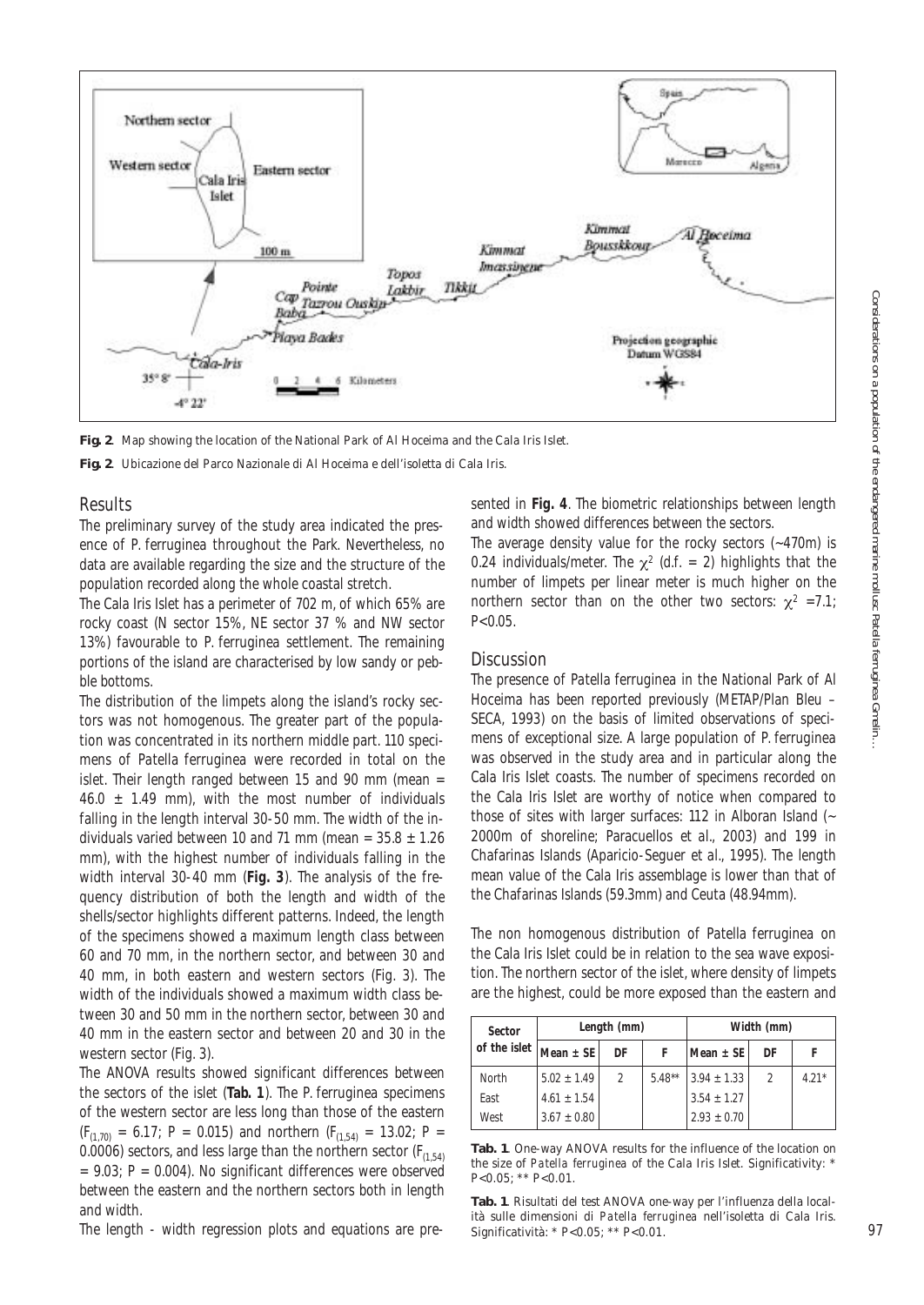western sectors of the islet where less specimens of the species were recorded by linear meter. This agrees with other data on the species which traditionally associates it with rocky shores exposed to a medium / strong wave action; well oxygenated waters and low levels of pollution (Aversano, 1986; Laborel-Deguen & Laborel, 1991b; Porcheddu & Milella, 1991). The distribution of the species size on the islet, with the highest number of size class individuals in 60 -70 mm range in the northern sector, and 30 - 40 mm in the eastern and western sectors certainly indicates a mixed presence of adult females and reproductive males since *P. ferruginea* is a proteandric species, being initially male (from 25mm in length) and subsequently female (from 40mm length) (Frenkiel, 1975). It also suggests that the northern sector is

the one with most optimal conditions thereby allowing the survival of the highest number of individuals of all sizes. No juveniles were observed upon the specimens of *Patella ferruginea* during this study which may be explained by the fact that the observations were conducted outside of the breeding season.

The density recorded in the Cala Iris Islet is lower than those recorded in Chafarinas Islands (5.65 ind./m; Aparici-Seguer *et al*., 1995), Habibas Islands in Algeria (4.5 ind./m; Boumaza & Semroud, 2001), Ceuta (0.67 ind./m; Guerra-Garcia *et al.*, 2004), Corsica (0.79 ind./m; Laborel-Deguen & Laborel, 1991b), and Zembra Island in Tunisia (0.7 ind./m; Boudouresque & Laborel-Deguen, 1986), while it is higher than that of the Alboran Island (0.06 ind./m, Paracuellos *et al.*, 2003).





98 **Fig. 3**. Diagrammi di frequenza delle lunghezza e larghezza di *Patella ferruginea* dall'isoletta di Cala Iris.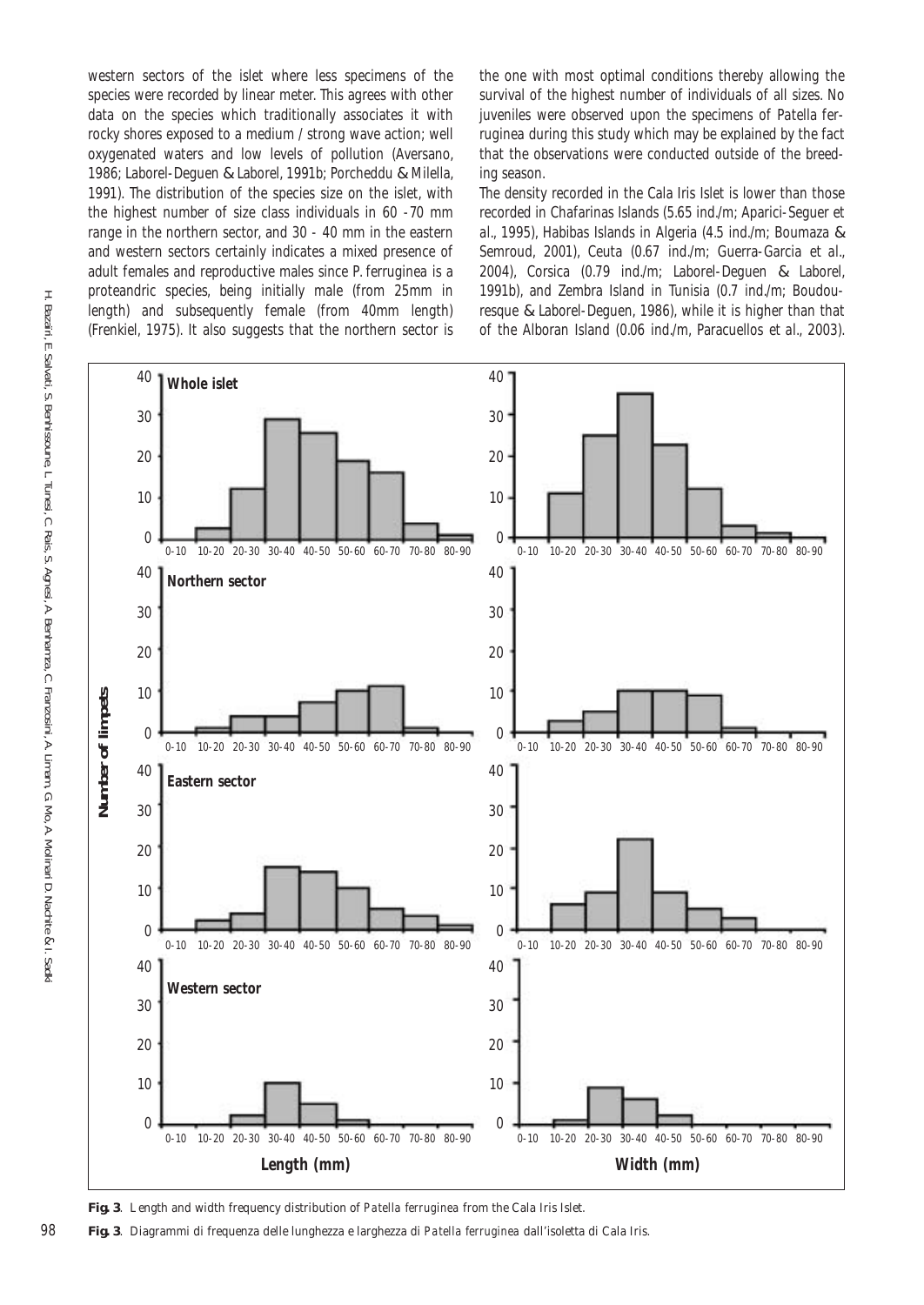

**Fig. 4**. Length vs width regression plots of *Patella ferruginea* from the Cala Iris Islet.

**Fig. 4**. Diagrammi di regressione tra lunghezza e larghezza in *Patella ferruginea* dall'isoletta di Cala Iris.

Although the density of limpets in the study area is not the highest recorded in the western Mediterranean, the geographic location represents a useful means for the dispersal and repopulation of the species throughout its former distribution range.

The coastal stretch of the National Park of Al Hoceima seems particularly interesting for *P. ferruginea*. The relevance of Al Hoceima region for this Mediterranean endangered species indicates the need to carry out further specific research activities inside the National Park of Al Hoceima. Such studies should be carried out with the aim of identifying a conservation strategy for the species, including a management and monitoring plan adequate for *Patella ferruginea* in the National Park of Al Hoceima.

### References

- APARICI-SEGUER V., GUALLART-FURIO J. & VICENT-RUBERT J.J., 1995. *Patella ferruginea* population in Chafarinas Islands (Alboran Sea, Western Mediterranean). In: Guerra A. Rolan E. & Rocja F. (Eds), Abstracts, Twelfth International Malacological Congress. Instituto de Investigaciones Marinas (CSIC), Vigo: 119-121.
- AVERSANO F.R., 1986. Esperimento di insediamento artificiale di *Patella ferruginea* Gmelin, 1791 nelle acque del Golfo di Arzachena (Sardegna settentrionale). *Bolletino Malacologico*, **22**: 169-170.
- BAZAIRI H. & BENHISSOUNE S., 2004. Présence de *Patella ferruginea* Gmelin, 1791 (Gastropoda, Patellidae) en Méditerranée marocaine: situation actuelle et perspectives. *Rapport du Congrès de la Commission Internationale pour l'Exploration Scientifique de la Mer Méditerranée*, **37**: 489.
- BIAGI V. & POLI D., 1986. Considerazione su una popolazione di *Patella ferruginea* Gmelin, 1791 per le acque del Promontorio di Piombino. *Bollettino Malacologico*, **22**: 171-174.
- BOUDOURESQUE C.F. & LABOREL-DEGUEN F., 1986. *Patella ferruginea*. In: BOUDOU-RESQUE C.F., HARMELIN J.G. & JEUDY DE GRISSAC A. (Eds.), *Le benthos marin de l'île de Zembra (Parc National*, *Tunisie)*. GIS Posidonie Publishers, Marseille: 105-110.
- BOUDOURESQUE C.F., 1996. *Impact de l'homme et conservation du milieu marin en Méditerranée*, 2° édition, GIS Posidonie publishers, Marseille, 243 pp.
- BOUMAZA S. & SEMROUD R., 2001. Inventaire de la population de *Patella ferruginea* Gmelin, 1791 des îles Habibas (Ouest Algérien). *Rapport du Congrès de la Commission Internationale pour l'Exploration Scientifique de la Mer Méditerranée*, **36**: 361.
- CRETELLA M., SCILLITANI G., TOSCANO F., TURELLA P. & PICARIELLO O., 1994. Relatioships between *Patella ferruginea* Gmelin, 1791 and the other Tyrrhenian species of *Patella* (Gastropoda: Patellidae). *Journal of Molluscan Studies*, **60**: 9-17.
- FISCHER-PIETTE E., 1959. Contribution à l'écologie intercotidale du Détroit du Gibraltar. *Bulletin de l'Institut Océanographique*, **1145**: 1-32.
- FRENKIEL L., 1975. Contribution à l'étude des cycles de reproduction des Patellidae en Algérie. *Pubblicazione della Stazione Zoologica di Napoli*, **39**: 153-189.
- GRANDFILS R., 1982. Contribucion al conocimiento de *Patella ferruginea*  (Gmelin, 1791). *Iberus*, **2**: 57-69.
- GUERRA-GARCIA J.M., CORZO J., ESPINOSA F., & GARCIA-GOMEZ J.C., 2004. Assessing habitat use of the endangered marine mollusc *Patella ferruginea* (Gastropoda, Patellidae) in northern Africa: preliminary results and implications for conservation. *Biological Conservation*, **116** (3): 319-326.
- LABOREL-DEGUEN F. & LABOREL J., 1991a. Statut de *Patella ferruginea* Gmelin en Méditerranée. In: BOUDOURESQUE C.F., AVON M. & GRAVEZ V. (Eds), *Les espèces marines à protéger en Méditerranée*, GIS Posidonie Publishers, Marseille: 97-103.
- LABOREL-DEGUEN F. & LABOREL J., 1991b. Nouvelles observations sur la population de *Patella ferruginea* Gmelin de Corse. In: BOUDOURESQUE C.F., AVON M. & GRAVEZ V. (Eds.), *Les espèces marines à protéger en Méditerranée*, GIS Posidonie Publishers, Marseille: 119-128.
- MAURIN H. (dir.) 1994. *Le livre rouge: inventaire de la faune menacée en France*. Nathan, Muséum National d'Histoire Naturelle et Fonds mondial pour la nature (WWF-France), Paris, 176 pp.
- METAP/PLAN BLEU SECA, 1993. *Parc National d'Al Hoceima: Plan directeur d'Aménagement et de Gestion*, 190 pp.
- MUNIZ-SOLIS R., 1972. El genero *Patella* y su dispersion en las costas marroquies. *Cuadernos de la Biblioteca Espa\_ola de Tetuan*, **6**: 47-77.
- PALLARY P., 1902. Liste des Mollusques testacés de la Baie de Tanger. *Journal de Conchyliologie*: 1-39.
- PALLARY P., 1912-1920. Exploration scientifique du Maroc, Malacologie. *Archives Scientifiques de l'Empire Chérifien*, II, 108 pp.
- PARACUELLOS M., NEVADO J.C., MORENO D., GIMÉNEZ A. & ALESINA J.J., 2003. Conservation status and demographic characteristics of *Patella ferruginea*  Gmelin, 1791 (Mollusca, Gastropoda) on the Alboran Island (Western Mediterranean). *Animal Biodiversity and Conservation*, **26** (2): 29-37. 99